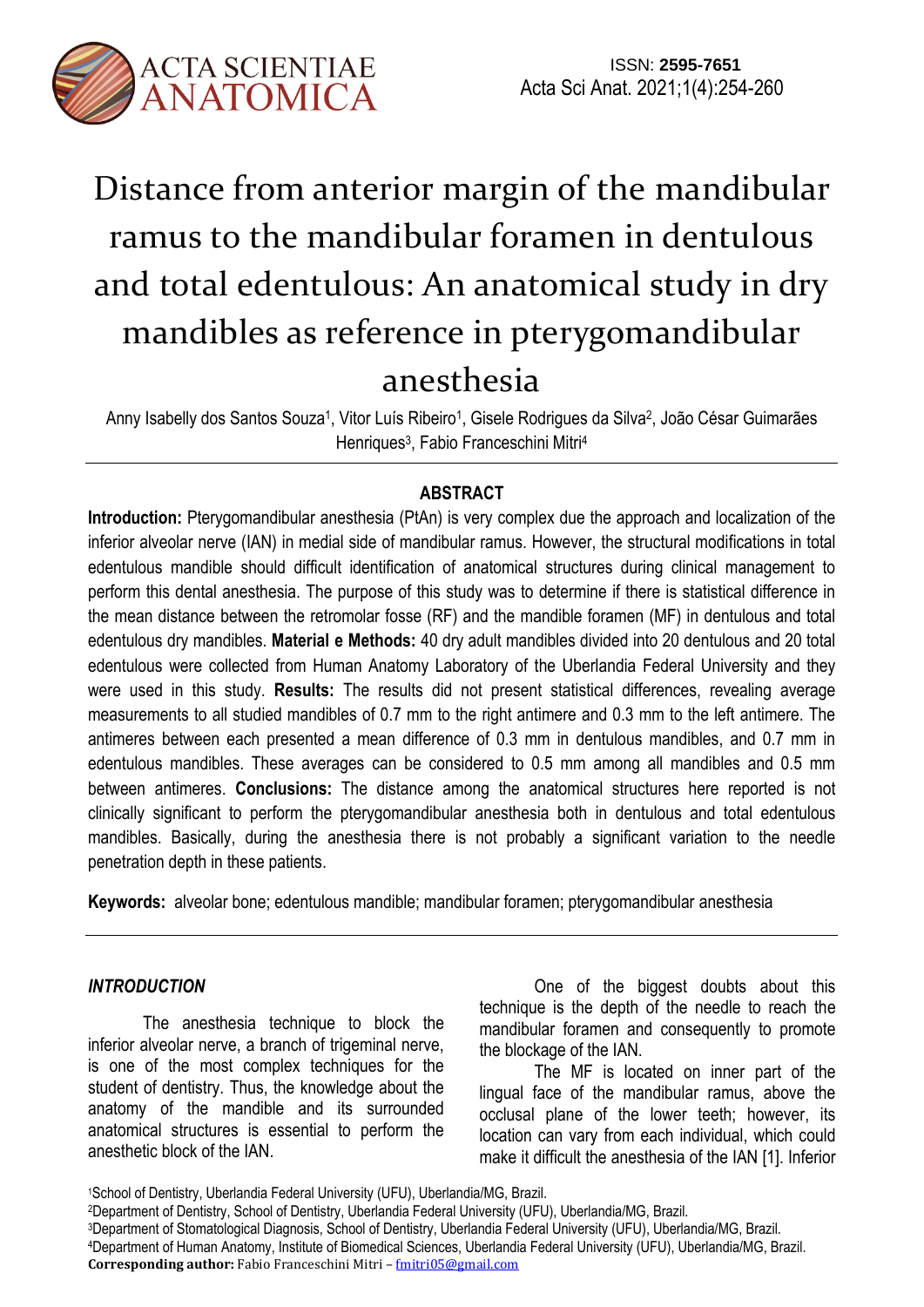alveolar vessels and nerve is running into the MF to the channel of mandible, reaching the incisors teeth, in which the nerve is called incisor nerve.

According to text above, the anesthetic must be deposited near the MF to block the IAN. However, the success rate of the blockage of IAN is lower than other nerves in oral cavity, due to anatomical variations in height of the MF, what could require a variation in the depth of penetration of the needle to cross soft tissues. For this reason, the study of topography of mandible is essential to increasing the success rate in that technique [3]. The MF is located with a major frequency in the midpoint of the anteroposterior distance of the MR, about 1 cm above the occlusal line [4]. This feature must be considered to perform the puncture of the needle.

According with Denipoti et al., in 2004, the anaesthetic solution should not be injected if the needle does not touch the bone in MR, as a reference to that technique. The injection in the posterior region can reach the parotid gland and the branches of facial nerve [5], leading to a temporary facial paralysis, a great discomfort to the patient. Otherwise, the injection anteriorly to the MR can reach only the lingual nerve.

Researches comparing anatomical structures in dentulous and edentulous are scarce, and it is for this reason that our study is emphasizing the distance between anatomical structures in both types of mandible, as a reference for dentist need for clinical management, since the anamnesis, clinical examination and diagnosis for planning of a suitable treatment.

The loss of all teeth leads to several structural modifications in mandible, visible clinically and radiographically. A suggested hypothesis is that the modifications in bone structure of total edentulous can become complicating factors to the performance of the pterygomandibular anaesthesia.

Considering the clinical approach of the edentulous total patients for the dentist, the aim of this study was to determine if there is statistical difference in the mean distance between the retromolar fosse and the mandibular foramen in dentulous and total edentulous dry mandibles, as a reference for the dental anaesthesia technique of the inferior alveolar nerve.

## *MATERIAL AND METHODS*

This study was carried in agreement with the Brazilian law number 8.501 published in 1992 and the Declaration of Helsinki, which deals the use of corpse or anatomic pieces to the purpose of studies or scientific researches. The mandibles used herein are part of collection from the Laboratory of Human Anatomy of the Uberlandia Federal University (UFU). We studied a sample of 40 adults mandibles, which were divided into two groups, 20 dentulous and 20 edentulous jaws (Figure 1, A e B), regardless gender or race.

We determined the mean distances between retromolar fosse (located in the media point of the anterior edge of the mandibular ramus) and the centre of the mandibular foramen, in both sides. To perform that we have used a digital caliper (Mitutoyo MTI Corporation, Crystal Lake, Illinois, USA) and they are expressed in millimetres (Figure 2).

Four variables were studied, dentulous and total edentulous mandibles, and the right and left side, in which the mean distance from the RF to the centre of the MF.

The data collected were submitted to the Shapiro-Wilk test and equality of variance to determine the normality of the samples, and they were approved. Next, the data were submitted to the two-way ANOVA test (2x2) followed by Tukey test, and a value of  $p \le 0.05$  was considered statistically significant.

## *RESULTS*

The data were approved by that analysis of normality and equality of variance. The mean distances between the RF and MF, considering dentulous and edentulous mandibles and their antimeres (right and left), varied from 16.5 to 17.5 mm (Table 1).

The values of different types of mandibles showed mean differences of 0.7 mm (right antimere) and 0.3 mm (left antimere). The mean difference of the antimeres was 0.3 mm in dentulous jaws and 0.5 mm in edentulous jaws (Table 1). The means between these values can be considered of 0.5 mm between different jaws, and 0.5 mm between antimeres.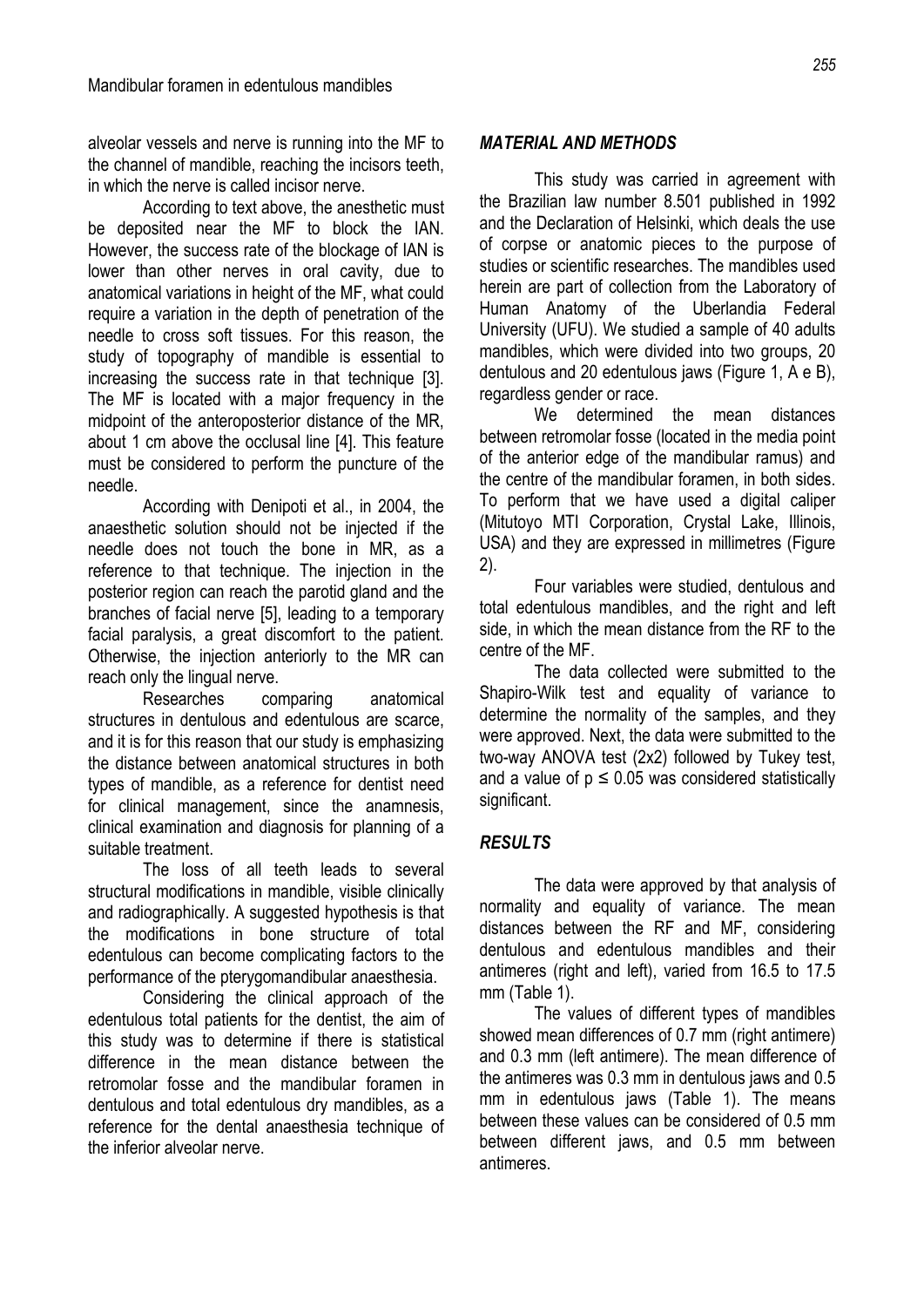The average of distance between RF and MF are described in table 2. Despite the mean differences, there was not significant statistically difference among the types of mandibles studied, neither among the antimeres nor in the interaction between the variables, mandibles and antimeres, with α=0,05.

**Figure 1.** Mandibles: Total edentulous (A); Dentulous (B).



**Figure 2.** Distances between retromolar fosse and mandibular foramen noted with a digital caliper in dentulous (A) and total edentulous mandible (B).



**Table 1.** Mean of dentulous and edentulous mandibles, and their antimeres.

| <b>Mandibles / Antimeres</b> | <b>Right</b>      | Left              |
|------------------------------|-------------------|-------------------|
| <b>Dentulous</b>             | $17.2 \text{ mm}$ | $17.5$ mm         |
| <b>Edentulous</b>            | $16.5$ mm         | $17.2 \text{ mm}$ |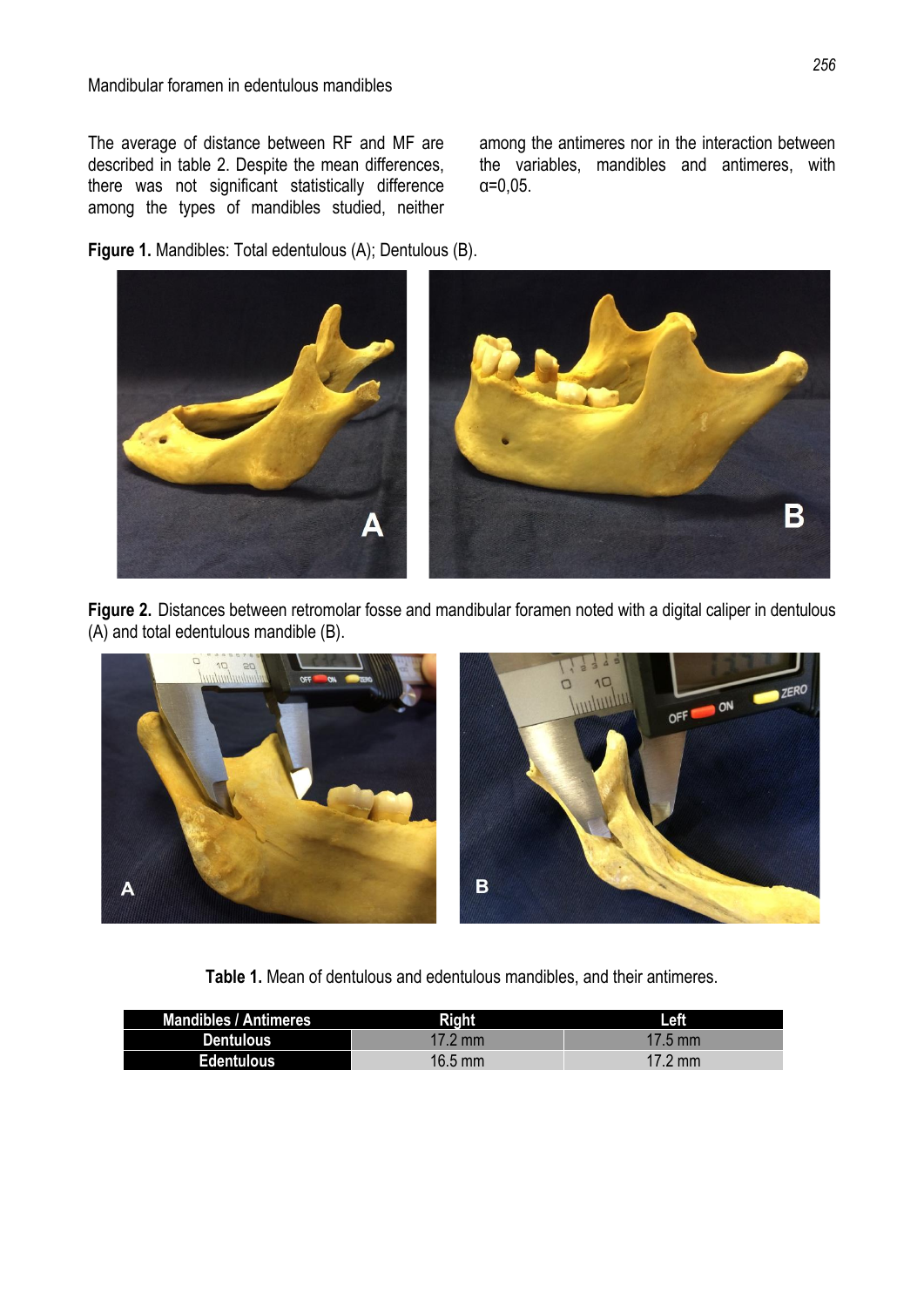**Table 2.** Mean and standard deviation  $(\pm)$  of the distance (mm) between the retromolar fosse and the mandibular foramen. All means not presented statistical difference between variables (p < 0.05).

| <b>Mandible</b>   | <b>Right Antimere</b> | <b>Left Antimere</b> |  |
|-------------------|-----------------------|----------------------|--|
| <b>Dentulous</b>  | $17.2 \pm 2.2$        | $17.5 \pm 2.5$       |  |
| <b>Edentulous</b> | $16.5 \pm 3.5$        | $17.0 \pm 3.0$       |  |

## *DISCUSSION*

The total edentulous mandible presents a general structure quite modified regarding to dentulous. The alveolar bone process resorption is evident clinically and radiographically. The anatomical processes that are references for dental anaesthetic techniques in general and then also could present morphological variations in site and size. These features must be considered during a dental management and approach for each patient. Understanding of these characteristics can improve the success in dental anaesthetic blockage [7].

The RF on mandibular body, angle and ramus, retromolar trigone, and the pterygomandibular fold are structures generally used as reference to perform the PtAn, which is very complex especially for the student of dentistry school. IAN crosses the MF and runs straight into mandibular channel, and from there the dental branches reach all lower teeth on a mandibular hemi-arcade [8].

The severe resorption of alveolar bone, both the mandible and maxilla, results in a great-modified facial profile [9], leading a considerable difficulty for palpation of the anatomical structures, which are references for dental anaesthesia techniques.

The variables tested in our study revealed interesting results, which are refereed everyday in dental practical clinic as essential tools for dentist students and professionals. In all samples, the distance between related anatomical structures showed an average of 16.5 mm in right antimere and 17.5 mm in left antimere. That results did not revealed statistical differences among different mandibles and its antimeres, which clinically mean that the PtAn technique could not be more difficult or complex in the edentulous patient. All these reports provide for dentistry professionals the ideal

parameters to management and approach these patients.

In gross anatomy, we can notice that the position of the anatomical structures on mandibular ramus in anteroposterior direction was not significantly modified, despite the several structural modification of total edentulous mandible. Thereby, the height loss of alveolar bone does not seen to be decisive to perform the dental anaesthesia. Otherwise, another research stated that there is statistical difference in the height decreasing of the alveolar bone in total edentulous maxillae of 4 mm from infraorbital foramen to dental alveolar crest, when compared with that dentulous. This report is very clinically important to perform the infraorbital anaesthesia [10], which is another dental anaesthesia technique frequently used for dentists. Still as expected, and in regarding with these results of Poiani et al, in 2018, the antimere was not a significantly representative factor.

The anatomical structures that are considered important for a clinical management or surgical approach with more safety for patient are provided in world literature from the topographic and morphologic studies of the specific regions of human body [11,12,13], and then, decreasing the failure rate, including the trunk anaesthesia techniques. The site of anatomical structures in jaw also is important to do dental clinical examination or any invasive procedures.

Researches comparing total edentulous mandibles are scarce in world literature, especially that about distances of anatomical structures as reference for dental anaesthesia. However, various studies determined the site of mandibular foramen and its localization variation [6,14,15]. These works provide essential tools and theoretical bases to scientific society and the healthy professionals, as well as for the present study.

The aging also must be considered in our study, once all regions of the human body suffer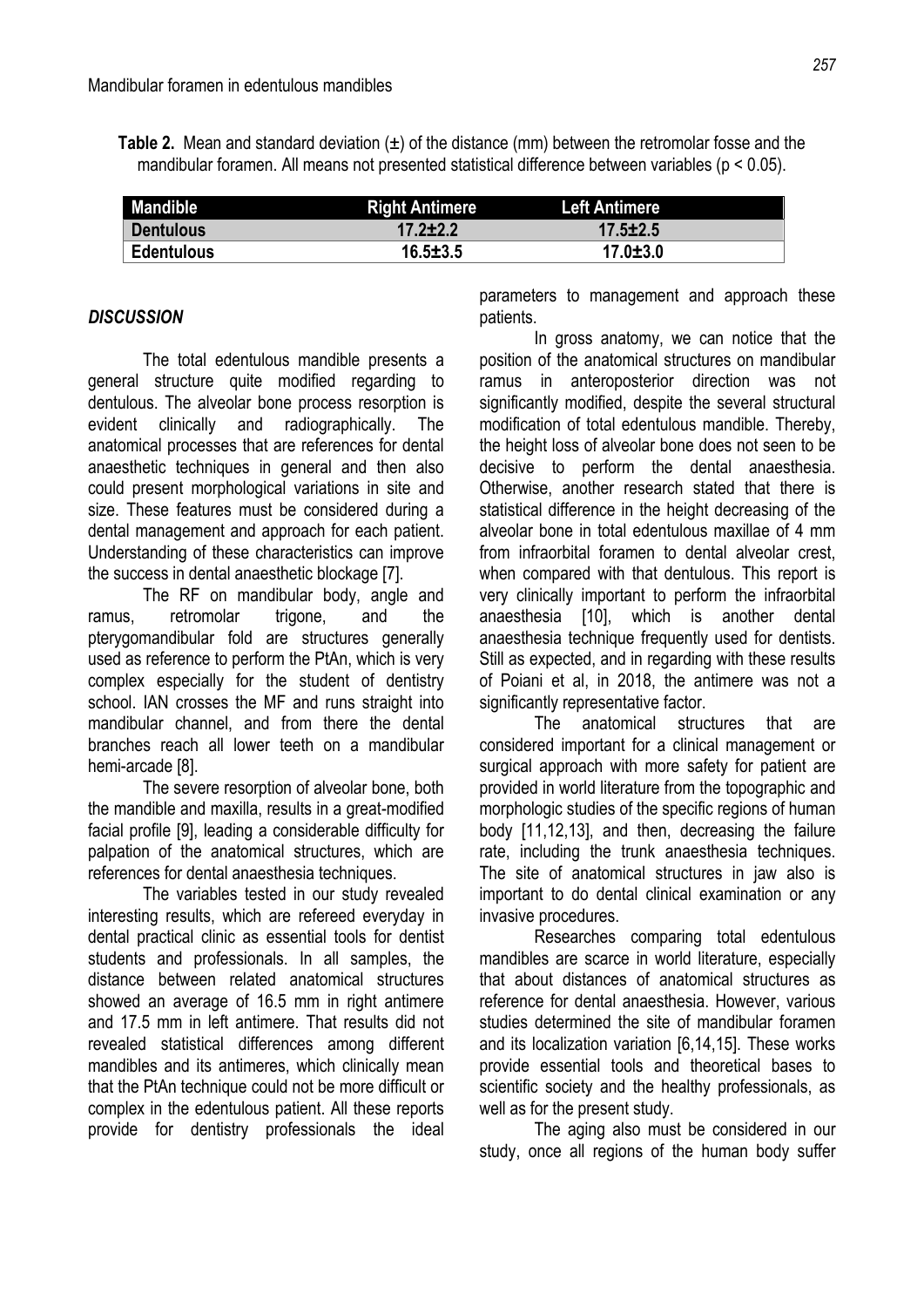structural modifications in that life stage. Regarding to face, that modifications can be several, especially after the teeth loss.

More than fifty years ago, Enlow (1966) discovered that the maxillae and mandible are the bones that reach its peak of projection in the adulthood, during the development of the face. In the aging there is a decreasing of basal metabolism, and consequently the bone resorption is more evident and seen by modification of the outer surface of bones [9,16], and by position of teeth. The modifications of the lower third of the face are less complex regarding to maxillae region (middle third) in normally physiologic conditions. This condition in elderly results in a prominent jaw regarding to maxillae [17], without regarding to teeth loss.

The loss of all lower teeth results in a severe resorption of the bone alveolar, which modifies even more the structure of mandible. It is reasonably to claim that the decreasing of muscular activity due the all teeth loss and decreasing of masticatory efficiency in an edentulous patient could lead to a absent of bone stress, absent of dissipation of masticatory forces to alveolar bone throughout the dental roots, which result in loss of bone tissue. This condition could lead to several modifications in the anatomical structures of mandible ramus. In fact, this situation occurs, but discreetly and not clinically significant for dentist i.e., the aging is not a trouble to perform the PtAn. A possible explanation about that is the major structural modification in total edentulous jaw occurs in the region of the body of this bone, and not in its ramus.

The local anaesthesia is frequently used in dental practices; meanwhile, the failures in performance of PtAn technique could occur by various features, such as little or no knowledge about local and topographic anatomy, no expertise of the professional, errors in technique performance, little or inadequate opening of mouth of patient, difficult of visualization of operatory field, deviation during needle puncture [18,19,20], anatomical variations in height and width of jaw [21], and also anatomical variations in branches of sensitivity nerves [22].

The MF also can present a quite variation of localization, depending each subject and antimeres,

however various researches stated that this anatomical variation is not significantly [23,24,25,26]. These reports can support our results, when considering the antimeres of the jaws studied here.

Various authors reported that is impossible to establish the precise location of MF [11,27,28,29], being its most frequently sited in middle third of mandibular ramus, with no regard to presence of teeth or to height of jaw body, which was confirmed by our results. Meanwhile, the MF location was simplified by some authors as being in the centre of mandibular ramus equidistant between anterior and posterior margins, and between base and mandibular notch, with no difference regarding sides, sex or age [3,4,5,15,30], taking support to what have been reported and demonstrated in this research.

Our findings become an essential tool for the dentist or dentistry student, and eliminate the hypothesis or the myth that to perform the PtAn in the total edentulous patient is more difficult or complex than in dentulous, once that there is not length or site alterations in the retromolar notch and mandibular foramen.

### *CONCLUSIONS*

Our results led us to conclude that there are not statistically differences among the anatomical reference structures regarding the performance of pterygomandibular anaesthesia in dentulous and total edentulous mandibles, and their antimeres. Basically, our results can represent what occur in human being. Regarding this, there is not a significant variation to the depth of needle puncture during the performance of the anaesthetic technique mentioned below.

### *CONFLICTS OF INTEREST*

The authors declare no conflicts of interest.

#### *ACKNOWLEDGMENTS*

The authors wish to thank the Human Anatomy Laboratory (Department of Human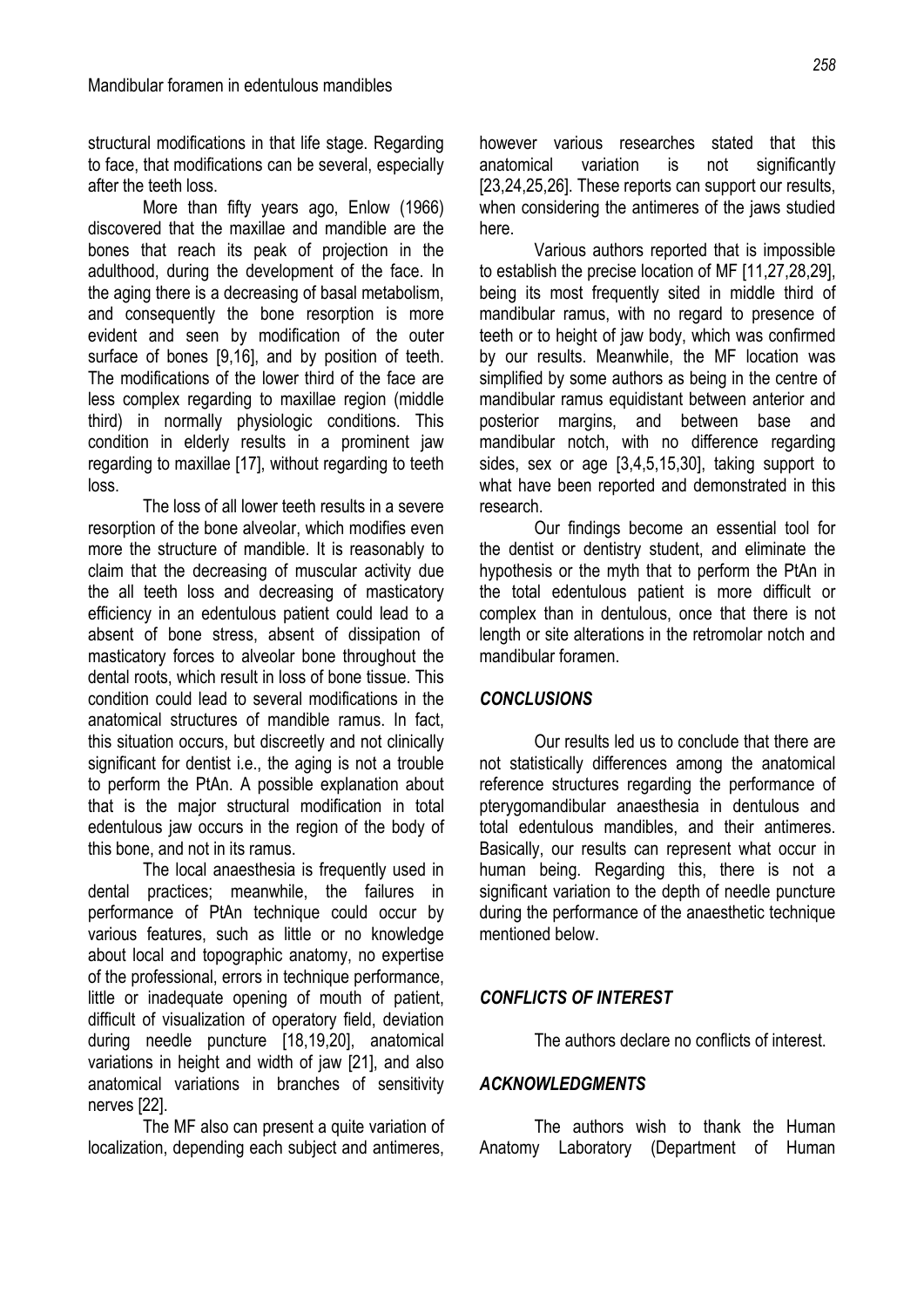Anatomy, Institute of Biomedical Sciences of the Uberlandia Federal University) for the availability of the jaws used in this research.

## *REFERENCES*

1. LIMA A N, CÉSPEDES I C. Fatores que levam ao sucesso da anestesia pterigomandibular. Rev Odontol. 2018;17(33):71-78.

2. LIMA D S C, FIGUEREDO A A, ROCHA E A, COSTA V H M V, CASTRO M P, SILVA R C P, CHAGAS G L, ARAÚJO L P, MENDONÇA V R R, GRAVINA P R, MENESES J V L. Estudo anatômico do forame mandibular e suas relações com pontos de referência do ramo da mandíbula. Rev Bras Cir Craniomaxilofac. 2011;14(2):91-96.

3. STRINI P J S A, SILVA JÚNIOR W, RODRIGUES D A, GUIMARÃES E C, BERNARDINO JÚNIOR R. Avaliação topográfica do forame mandibular em peças anatômicas maceradas parcialmente dentadas e edêntulas. Rev Fac Odontol Univ Passo Fundo. 2006;11(2):111- 115.

4. MARZOLA C, FRARE P H B, TOLEDO J L F, NAVARRO J A C. Forame da mandibular: contribuição sobre sua localização para as técnicas anestésicas. Rev Fac Odontol UFBA. 2004;28:11- 24.

5. DENIPOTI C C, GUIMARÃES-FILHO R, NEVES A C C. Estudo da angulação da seringa carpule e das referências dentais utilizadas na técnica anestésica do nervo alveolar inferior. Rev Cienc Odontol Bras. 2004;7(2):61-67.

6. MENDOZA C C, VASCONCELOS B C E, SAMPAIO G, CAUÁS M, BATISTA J E M. Localização topográfica do forame mandibular: estudo comparativo em mandíbulas humanas secas. Rev Cir Traum Buco-Maxilo-Facial. 2004;4(2):137-142.

7. KHOURY J N, MIHAILIDIS S, GABRIEL M, TOWNSEND G. Applied anatomy of the pterygomandibular space: improving the success of inferior alveolar nerve blocks. Rev Aust Dent J. 2011;56:112-121.

8. AZEREDO R A, LIBERTI E A, WATANABE I. Contribuição anatômica ao estudo das anestesias alveolar superior posterior, infra-orbital, alveolar inferior e mental. Rev. Odontol Mod. 1986;13(4):19- 27.

9. MENDELSON B, WONG C. Changes in the Facial Skeleton with Aging: Implications and Clinical Applications in Facial Rejuvenation. Rev. Aesth Plast Surg. 2012;36:753-760.

10. POIANI J A C, DA SILVA G R, MITRI F F. Distance of the alveolar crest to infraorbital foramen in dentulous and edentulous maxillae: a reference. Rev Acta Sci Anat. 2018;1(1):62-68.

11. HWANG T J, HSU S C, HUANG Q F, GUO M K. Age changes in location of mandibular foramen. Rev Chin Dent J. 1990;9(3):98-103.

12. KOSKI K, VARRELA J. The medial axis branch point in the human mandible. Rev Anat Anz. 1997;179(3):273-276.

13. MARTONE C H, BEN-JOSEF A M, WOLF S M, MINTZ S M. Dimorphic study of surgical anatomic landmarks of the lateral ramus of the mandible. Rev Surg Oral Med Oral Pathol. 1993;75(4):436-438.

14. MINATEL E, RANDI B A, FERRAGUTI J M, CALDEIRA E J. Análise métrica da localização do forame mandibular. Rev Perspect Med. 2008;19(1):20-22.

15. ENNES J P, MEDEIROS M R. Localization of Mandibular Foramen and Clinical Implications. Rev Int J Morphol. 2009;27(4):1305-1311.

16. ENLOW D H. A morphogenetic analysis of facial growth. Rev Am J Phys Anthropol. 1966;52: 283-299.

17. PECORA N G, BACCETTI T, McNAMARA Jr J A. The aging craniofacial complex: a longitudinal cephalometric study from late adolescence to late adulthood. Rev Am J Orthod Dentofac Orthop. 2006;134:496-505.

18. WILSON S, JOHNS P, FULLER P M. The inferior alveolar and mylohyoid nerves: an anatomic study and relationship to local anesthesia of the anterior mandibular teeth. Rev J Am Dent Assoc. 1984;108(3):350-352.

19. DeSANTIS J L, LIEBOW C. Four common mandibular nerve anomalies that lead to local anesthesia failures. Rev J Am Dent Assoc. 1996;127(7):1081-1086.